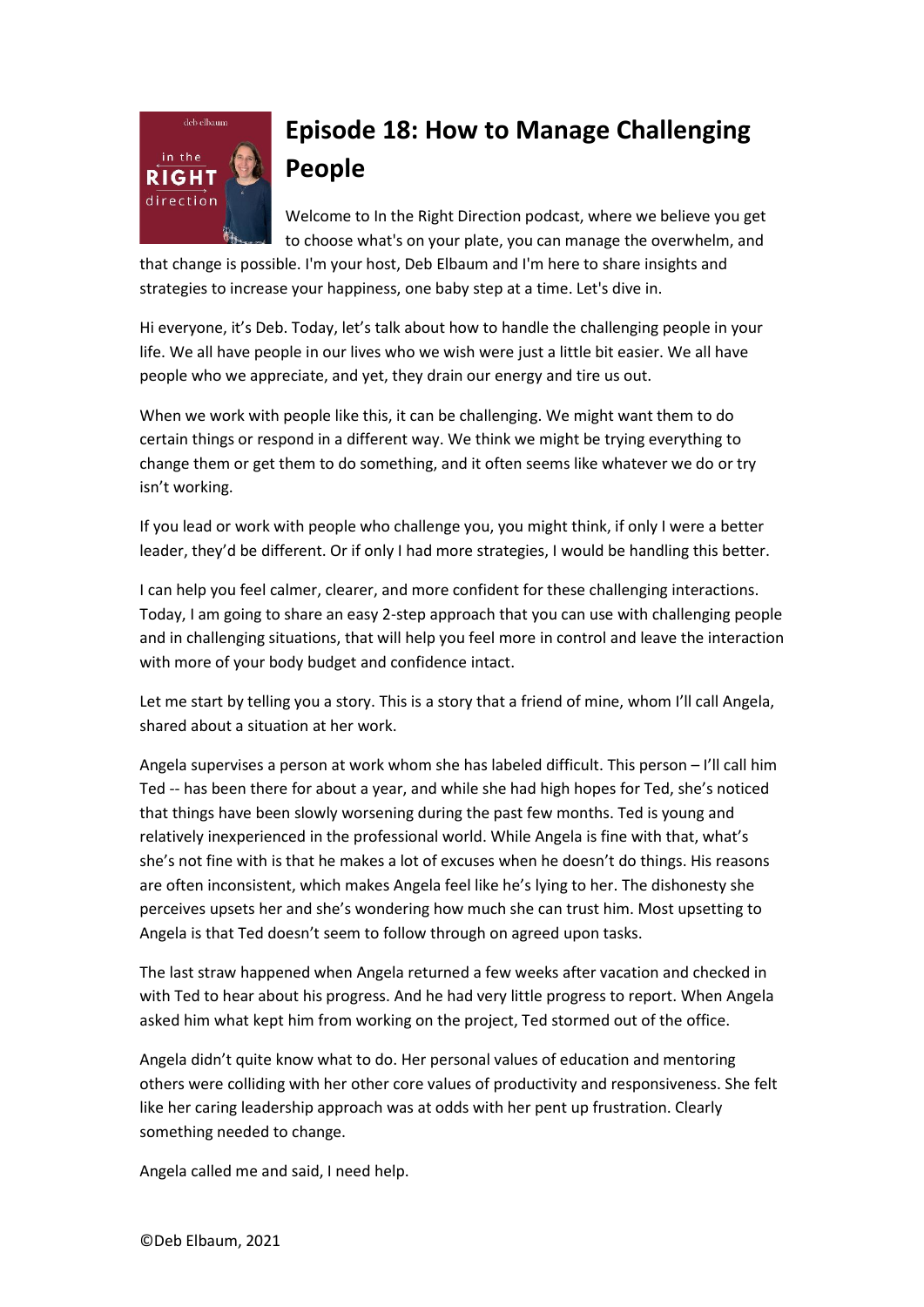Here are the steps I shared with her to immediately feel calmer and clearer, that would help her know what to do next and why.

First, let's ground this in our brain's thinking. We need to remember that when we are stressed, we are not doing our most effective thinking. The first step when we are frustrated is always, always, always, to calm the body down. Calming our body helps relax our brain, which is like a mini reset and reboot for the brain. Calming down the body and brain ensures that any subsequent thinking we do will be more effective thinking.

My go to way to calm the body and brain down is with deep belly breathing. When we do deep belly breathing, we inhale and let our belly get really big, and then we exhale and pull our belly all the way back in. We keep our upper chest and shoulders completely still, and move only our belly. This type of breathing immediately lowers our blood pressure and slows our heart rate, because it engages the vagus nerve and the parasympathetic nervous system, which is our rest and digest nervous system.

I asked Angela to take a few deep belly breaths, and I asked her to imagine what it was she was breathing out. She shared that she was breathing out anger. Then I asked her what she wanted to breathe in, and she said that she wanted to breathe in peace. She felt calmer within 30 seconds of breathing. It takes only a few deep belly breaths to calm our bodies down, and when we do, then we're in a much better place to think through situations instead of reacting.

Step 1: We need to calm our body and brain, because when we're stressed, we're not helpful to ourselves or anyone else.

Step 2 is all about clarity and choices. As I always say, if you're not clear in your head, you're not clear out in the world.

In this case, clarity involves getting clear about all of your choices in a situation. Identifying a whole range of choices reminds you that you have agency and power. For Angela, clarity was about reflecting on all of the potential choices that were available to her about her next steps with Ted.

When I asked her, what are all of your high-level choices, she identified 4 to start. Choice 1: she could keep doing the same thing with Ted. Same old, same old. Choice 2 was that she could give him an ultimatum. Shape up or ship out type of thing. Choice 3 was that she could create a type of performance plan, with clear expectations and how he could achieve those expectations in a certain time frame. Choice 4 was that she could enlist help from other leaders that Ted works with.

Now, some of those were obviously unlikely choices….AND…it is important to give yourself permission to include all of your choices before you say yay or nay. The reason for this comes back to the brain. When you are doing step 2 and making choices, you are engaging the prefrontal cortex, the part of the brain that lets us do our higher-level thinking. Choosing one of the choices then continues to engage our higher-level effective thinking.